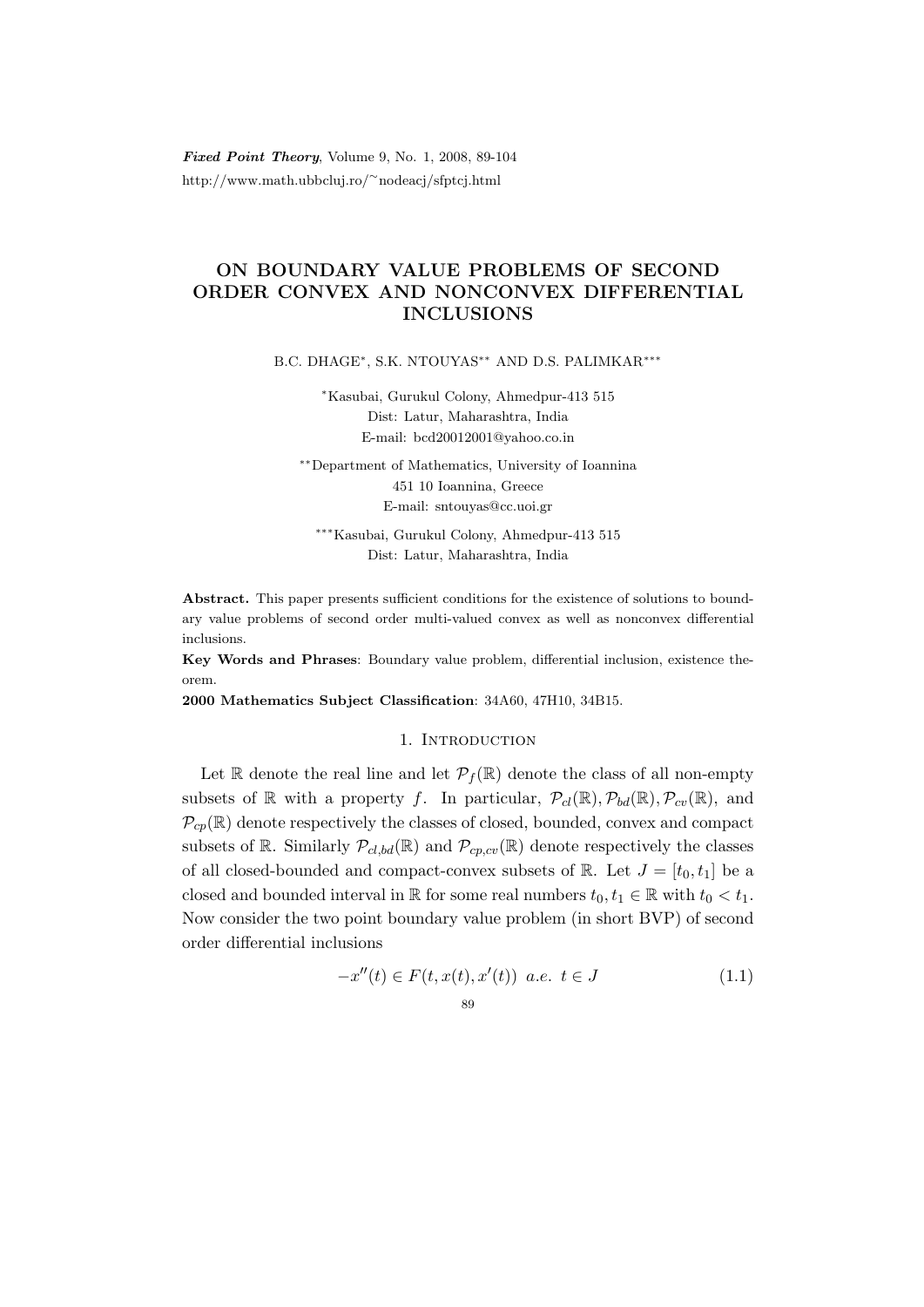satisfying the boundary conditions

$$
a_0x(t_0) - a_1x'(t_1) = c_0
$$
  

$$
b_0x(t_0) + b_1x'(t_1) = c_1
$$
 (1.2)

where the function and the constants involved in  $(1.1)$  and  $(1.2)$  satisfy the following properties:

- (a)  $F: J \times \mathbb{R} \times \mathbb{R} \to \mathcal{P}_f(\mathbb{R}),$
- (b)  $a_0, a_1, b_0, b_1 \in \mathbb{R}^+$  satisfying  $a_0a_1(t_1-t_0) + a_0b_1 + a_1b_0 > 0$  and
- (c)  $c_0, c_1 \in \mathbb{R}$ .

By a solution of BVP (1.1)-(1.2) we mean a function  $x \in AC^1(J, \mathbb{R})$  whose second derivative exists and is a member of  $L^1(J, \mathbb{R})$  in  $F(t, x, x')$ , i.e. there exists a  $v \in L^1(J,\mathbb{R})$  such that  $v(t) \in F(t,x(t),x'(t))$  for a.e  $t \in J$ , and  $-x''(t) = v(t)$  for all  $t \in J$  satisfying (1.2), where  $AC^1(J, \mathbb{R})$  is the space of continuous real-valued functions whose first derivative exists and is absolutely continuous on J.

The special cases of the BVP  $(1.1)-(1.2)$  have been discussed in the literature for existence of the solutions. The special case of the form

$$
-x''(t) = f(t, x(t), x'(t)), \text{ a.e. } t \in J
$$
 (1.3)

satisfying the boundary conditions (1.2) where  $f : J \times \mathbb{R} \to \mathbb{R}$ ,  $a_0, a_1, b_0, b_1 \in$  $\mathbb{R}_+$ ,  $c_0, c_1 \in \mathbb{R}$  and  $a_0a_1(t_1-t_0)+a_0b_1+a_1b_0 > 0$  has been discussed in Bernfeld and Lakshmikantham [2] for the existence of solutions and in Heikkila [9] for the existence of the extremal solutions. Again when  $c_0 = c_1, a_1 = 0 = b_1, a_0 = 0$  $b_0$ , and F not depending on x', the BVP (1.1)-(1.2) reduces to

$$
y'' \in F(t, y) \text{ a.e } t \in J, \quad y(t_0) = y(t_1). \tag{1.4}
$$

where  $y = -x$ . This is a BVP of second order differential inclusions considered in Benchohra and Ntouyas [3]. Finally, the special case of the BVP consisting of the equation

$$
-y''(t) \in F(t, y(t)), \text{ a.e } t \in J
$$
\n
$$
(1.5)
$$

satisfying the boundary conditions (1.2) has been studied in Dhage [6] and Halidias and Papageorgiou [8] via the method of lower and upper solutions. Thus the BVP  $(1.1)-(1.2)$  is more general and so is its importance in the theory of differential inclusions. Here in the present paper, we discuss the BVP (1.1)- (1.2) via a Nonlinear Alternative of Leray-Schauder type ([7], [12]) and on a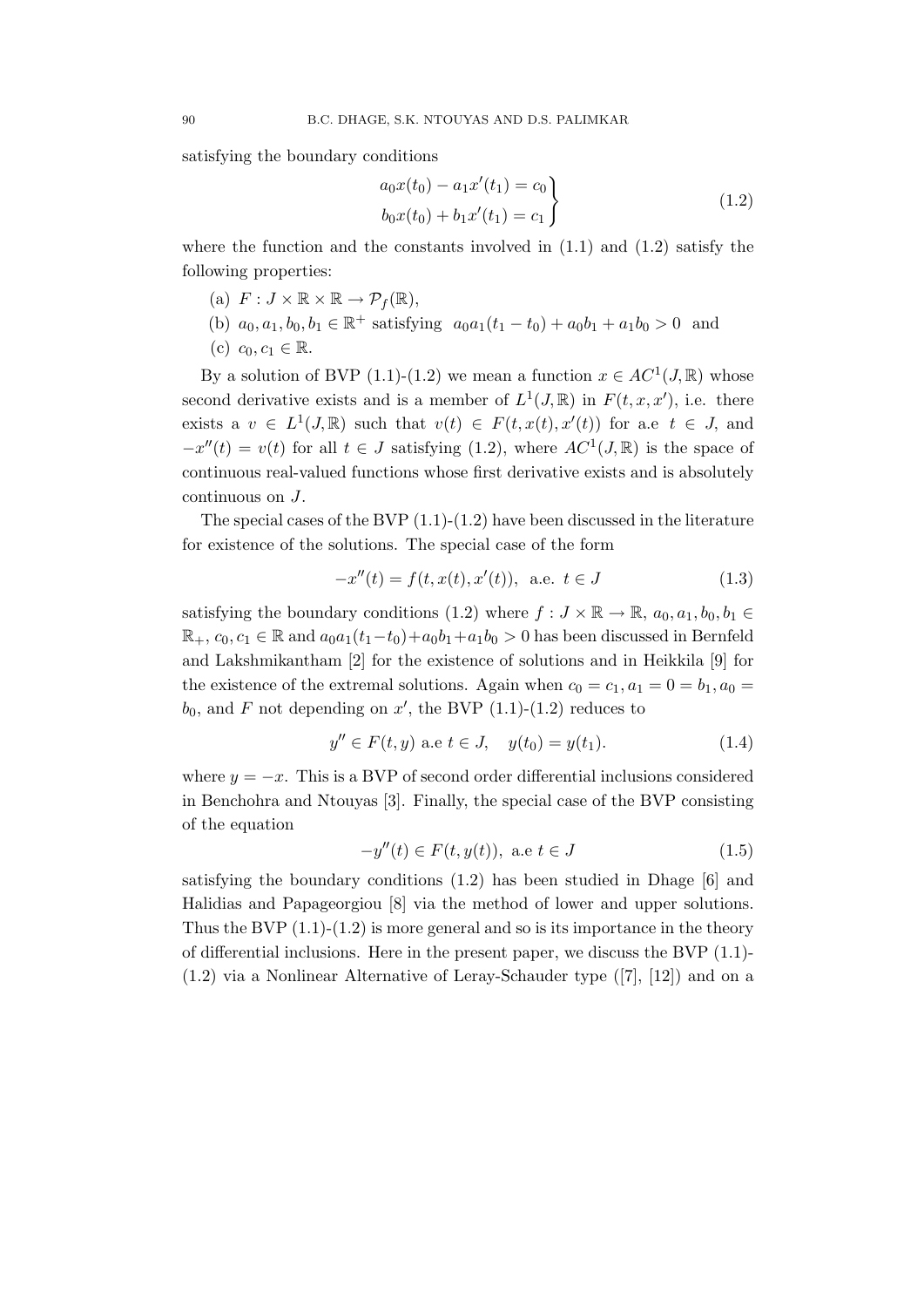selection theorem for lower semicontinuous maps  $([4])$ . The paper is organized as follows. In Section 2 we give some preliminaries needed in the sequel. In Section 3 we prove the main existence results for the BVP  $(1.1)-(1.2)$  when the right hand side has convex or nonconvex values.

## 2. Preliminaries

Let  $(X, d)$  be a metric space. For  $x \in X$  and  $Y, Z \in \mathcal{P}_{cl}(X)$  we denote by  $D(x, Y) = \inf \{ ||x - y|| \mid y \in Y \}$ , and  $\rho(Y, Z) = \sup_{a \in Y} D(a, Z)$ . Define a function  $H: \mathcal{P}_{bd,cl}(X) \times \mathcal{P}_{bd,cl}(X) \to \mathbb{R}^+$  by

$$
H(A, B) = \max\{\rho(A, B), \rho(B, A)\}.
$$

The function H is called a Hausdorff metric on X. Note that  $||Y||_{\mathcal{P}} =$  $H(Y, \{0\})$ .

A map  $T: X \to P_f(X)$  is called a multi-valued mapping on X into itself. A point  $u \in X$  is called a fixed point of the multi-valued operator  $T : X \to P_f(X)$ if  $u \in T(u)$ . The fixed points set of T will be denoted by  $Fix(T)$ .

**Definition 2.1.** Let  $T : X \to \mathcal{P}_f(X)$  be a multi-valued operator. Then T is called a multi-valued contraction if there exists a constant  $\lambda \in (0,1)$  such that for all  $x, y \in X$  we have

$$
H(T(x), T(y)) \le \lambda \|x - y\|.
$$

The constant  $\lambda$  is called a contraction constant of T.

**Theorem 2.2.** (Covitz and Nadler [5]) Let X be a complete metric space and let  $T : X \to \mathcal{P}_c(X)$  be a multi-valued contraction. Then the fixed point set  $\mathcal{F}(T)$  of T is non-empty and closed set in X.

A multi-valued map  $T$  is closed-valued (resp. compact-valued) if  $Tx$  is closed (resp. compact) subset of X for each  $x \in X$ . T is said to be bounded on bounded sets if  $T(B) = \bigcup_{x \in B} T(x) = \bigcup T(B)$  is a bounded subset of X for all bounded sets B in X. T is called compact if  $\cup T(B)$  is relatively compact for a bounded subset B of X. Finally T is called totally compact if  $\cup T(X)$ is a compact subset of  $X$ . T is called upper semi-continuous (u.s.c.) if for every open set  $N \subset X$ , the set  $\{x \in X : Tx \subset N\}$  is open in X. Again T is called completely continuous if it is upper semi-continuous and totally bounded on X. It is known that if the multi-valued compact map  $T$  has non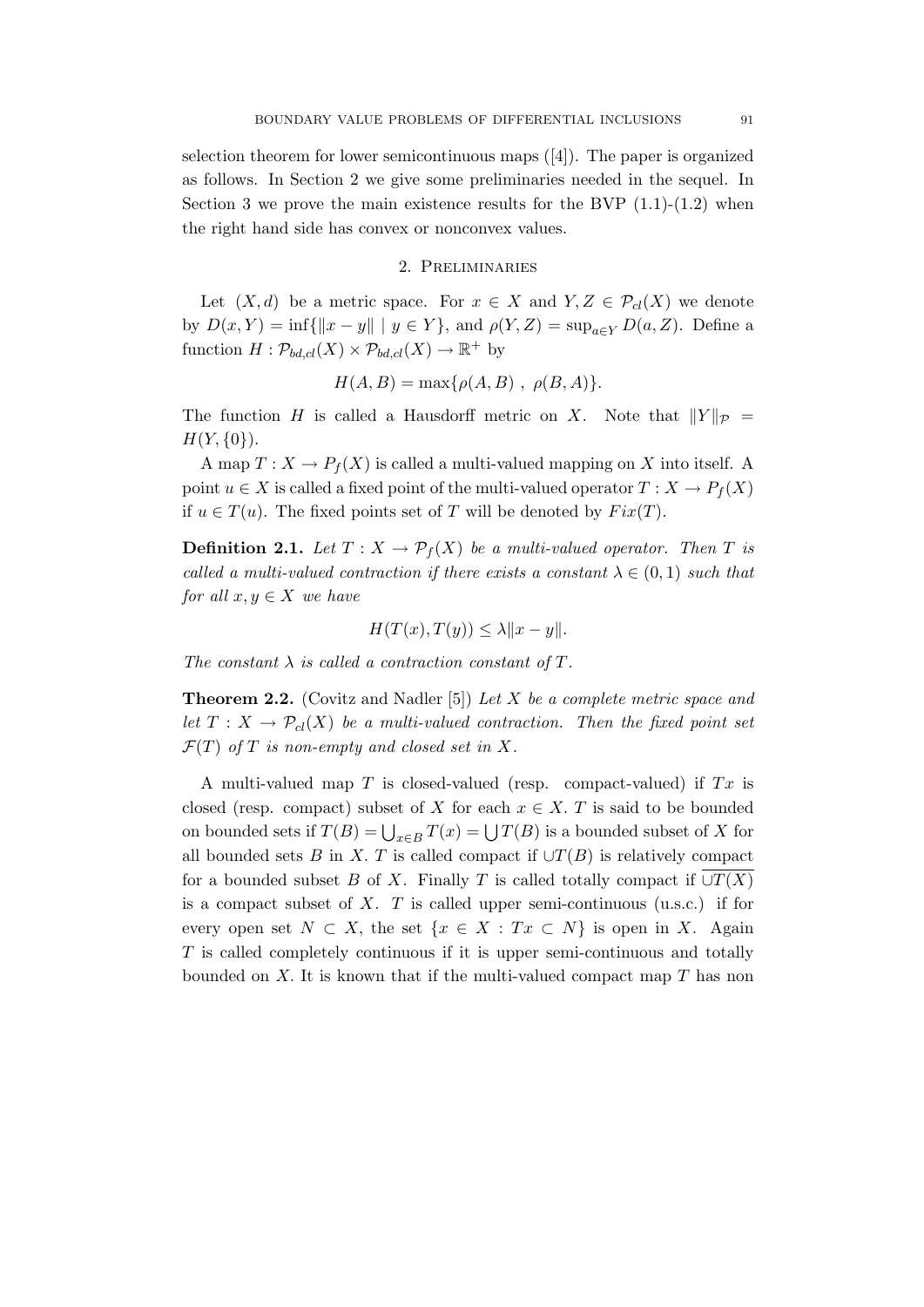empty compact values, then  $T$  is upper semi-continuous if and only if  $T$  has a closed graph (that is  $x_n \to x_*, y_n \to y_*, y_n \in Tx_n \Rightarrow y_* \in Tx_*$ ).

For more details on multivalued maps we refer the interested reader to the book of Hu and Papageorgiou [10].

We apply the following nonlinear alternative in the sequel.

**Theorem 2.3.** (O'Regan [12]) Let U and  $\overline{U}$  be the open and closed subsets in a normed linear space X such that  $0 \in U$  and let  $T : \overline{U} \to \mathcal{P}_{cp, cv}(X)$  be a completely continuous multi-valued map. Then either

- (i) the operator inclusion  $x \in Tx$  has a solution, or
- (ii) there is an element  $u \in \partial U$  such that  $\lambda u \in Tu$  for some  $\lambda > 1$ , where ∂U is the boundary of U.

**Corollary 2.4.** Let  $\mathcal{B}_r(0)$  and  $\overline{\mathcal{B}_r(0)}$  be the open and closed balls in a normed linear space X centered at origin 0 of radius r and let  $T : \overline{\mathcal{B}_r(0)} \to \mathcal{P}_{cp, cv}(X)$ be a completely continuous multi-valued map. Then either

- (i) the operator inclusion  $x \in Tx$  has a solution, or
- (ii) there is an element  $u \in X$  such that  $||u|| = r$  and  $\lambda u \in Tu$  for some  $\lambda > 1$ .

**Corollary 2.5.** Let  $\mathcal{B}_r(0)$  and  $\overline{\mathcal{B}_r(0)}$  be the open and closed balls in a normed linear space X centered at origin 0 of radius r and let  $T : \overline{\mathcal{B}_r(0)} \to X$  be a completely continuous single-valued map. Then either

- (i) the operator inclusion  $x = Tx$  has a solution, or
- (ii) there is an element  $u \in X$  such that  $||u|| = r$  and  $u = \lambda Tu$  for some  $\lambda < 1$ .

Let A be a subset of  $J \times \mathbb{R}$ . A is called a  $\mathcal{L} \otimes \mathcal{B}$ -measurable if A belongs to the  $\sigma$ -algebra generated by all sets of the form  $\mathcal{J} \times \mathcal{D}$ , where  $\mathcal{J}$  is Lebesgue measurable set in J,  $\mathcal{D}$  is Borel measurable set in  $\mathbb{R}$ . A subset  $\mathcal{A}$  of  $L^1(J, \mathbb{R})$ is called decomposable, if for all  $u, v \in A$  and  $\mathcal{J} \subset J$  measurable, the function  $u_{\chi_{\mathcal{J}}} + v_{\chi_{\mathcal{J}\chi_{\mathcal{J}}}} \in \mathcal{A}$ , where  $\chi_A$  stands for the characteristic function of A.

We need the following definitions in the sequel.

**Definition 2.6.** Let Y be a separable metric space and let  $N : Y \rightarrow$  $\mathcal{P}_f(L^1(J,\mathbb{R}))$  be a multi-valued operator. We say N has property (BC) if

(i) N is lower semi-continuous (l.s.c.), and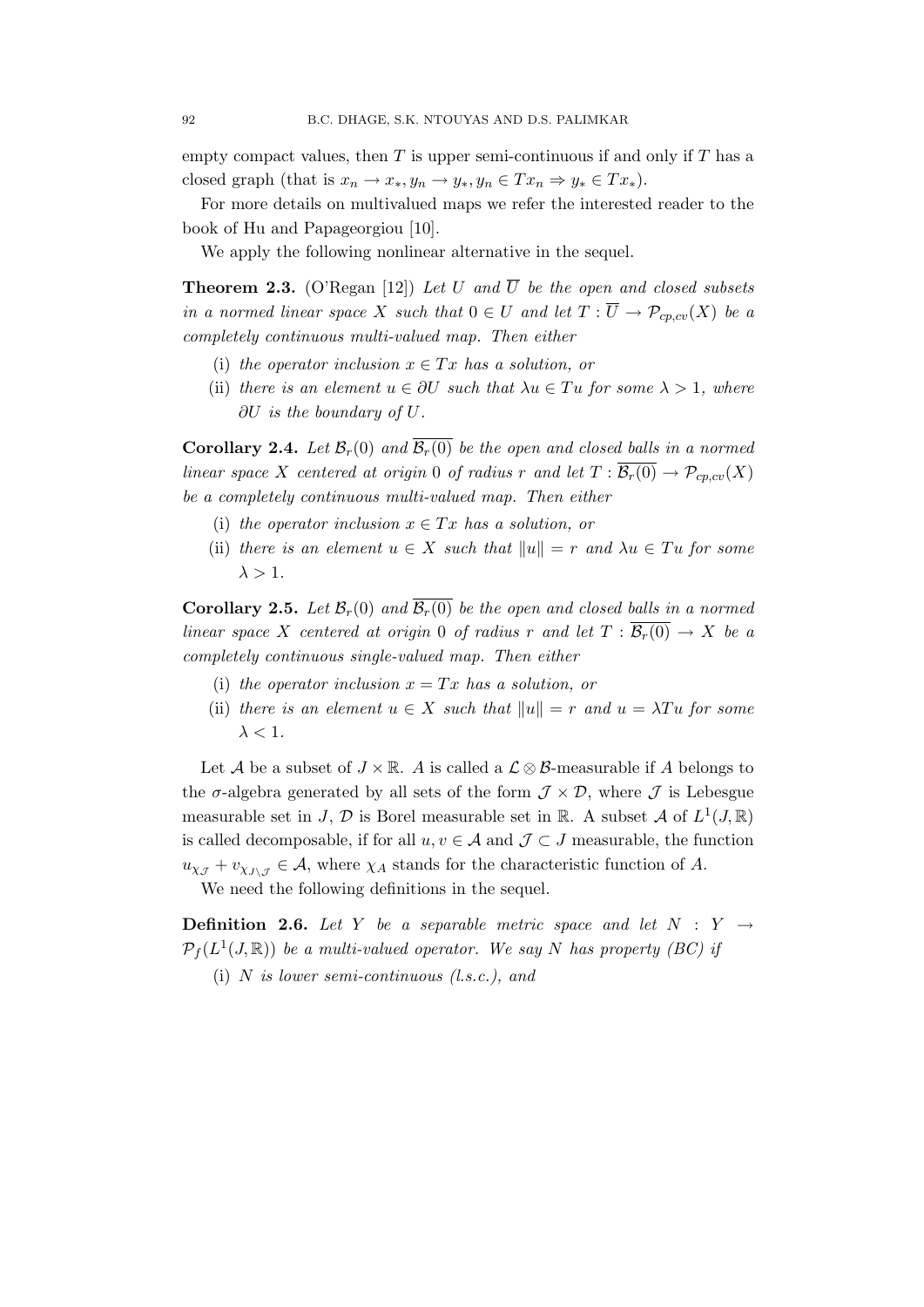(ii) N has closed and decomposable values.

Let  $F: J \times \mathbb{R} \to \mathcal{P}_{cp}(\mathbb{R})$  be a multi-valued function. We assign to F, a multi-valued operator  $S_F^1$ :  $C(J, \mathbb{R}) \to \mathcal{P}_f(L^1(J, \mathbb{R}))$  defined by

$$
S_F^1(x) = \{ v \in L^1(J, \mathbb{R}) \mid v(t) \in F(t, x(t), x'(t)) \text{ a.e. } t \in J \}.
$$

The multi-valued operator  $S_F^1$  is called Nemytskii or selection operator associated with the multi-function F.

**Definition 2.7.** Let  $F : J \times \mathbb{R} \to \mathcal{P}_{cp}(\mathbb{R})$  be a multi-valued function. We say F is of lower semi-continuous type (l.s.c. type) if its associated Nemytskii operator  $S_F^1$  is lower semi-continuous and has closed and decomposable values.

Now we state a selection theorem due to Bressan and Colombo [4].

**Theorem 2.8.** Let Y be a separable metric space and let  $N : Y \rightarrow$  $\mathcal{P}_f(L^1(J,\mathbb{R}))$  be a multi-valued operator which has property (BC). Then N has a continuous selection, i.e., there exists a continuous function (single-valued)  $g: Y \to L^1(J, \mathbb{R})$  such that  $g(y) \in N(y)$  for every  $y \in Y$ .

## 3. Existence Results

Define a norm  $\|\cdot\|$  in  $AC^1(J, \mathbb{R})$  by

$$
||x|| = \max \left\{ \sup_{t \in J} |x(t)|, \sup_{t \in J} |x'(t)| \right\}.
$$
 (3.1)

Before going to the main existence theorems of this section we give a useful result from the theory of boundary value problems of ordinary differential equations.

**Lemma 3.1.** [9, page 156] If  $f \in L^1(J, \mathbb{R})$ , then the BVF

$$
-x''(t) = f(t) \ a.e. \ t \in J \quad and \quad\n\begin{cases}\na_0 x(t_0) - a_1 x'(t_1) = c_0 \\
b_0 x(t_0) + b_1 x'(t_1) = c_1\n\end{cases}\n\tag{3.2}
$$

has a unique solution x given by

$$
x(t) = z(t) + \int_{t_0}^{t_1} G(t, s) f(s) ds, \quad t \in J,
$$
\n(3.3)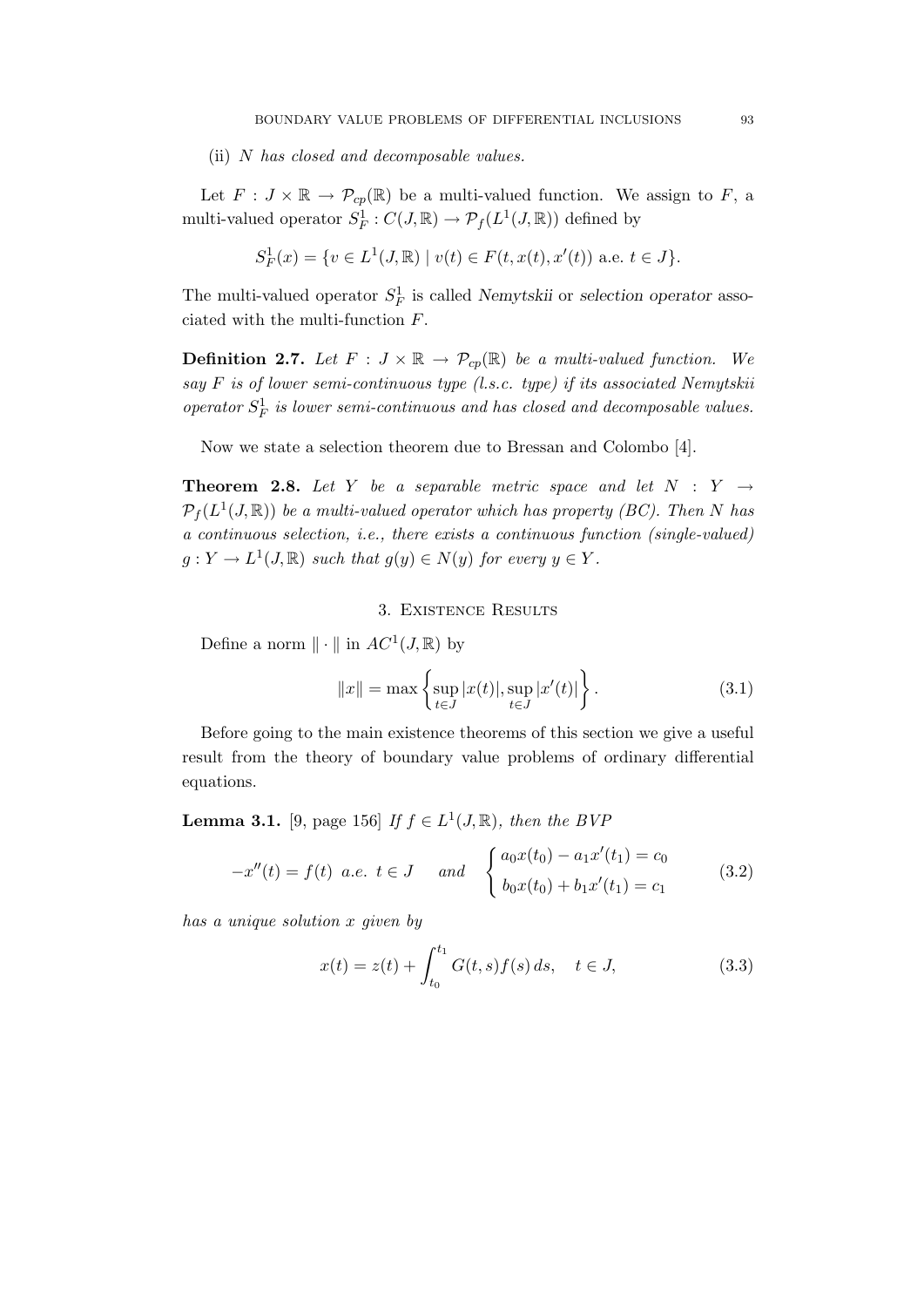where  $z$  is a unique solution of the homogeneous differential equation

$$
-x''(t) = 0 \text{ a.e. } t \in J \quad \text{and} \quad \begin{cases} a_0 x(t_0) - a_1 x'(t_1) = c_0 \\ b_0 x(t_0) + b_1 x'(t_1) = c_1 \end{cases} \tag{3.4}
$$

given by

$$
z(t) = \frac{c_0 a_1 (t_1 - t) + c_0 b_1 + c_1 a_0 (t - t_0) + c_1 b_0}{a_0 a_1 (t_1 - t_0) + a_0 b_1 + a_1 b_0}, \quad t \in J,
$$
 (3.5)

and  $G(t, s)$  is the Green's function associated to the differential equation

$$
-x''(t) = 0 \ a.e. \ t \in J \quad and \quad \begin{cases} a_0 x(t_0) - a_1 x'(t_1) = 0 \\ b_0 x(t_0) + b_1 x'(t_1) = 0 \end{cases} \tag{3.6}
$$

given by

$$
G(t,s) = \begin{cases} \frac{(a_1(t_1 - t) + b_1)(a_0(s - t_0) + b_0)}{a_0 a_1(t_1 - t_0) + a_0 b_1 + a_1 b_0}, & t_0 \le s \le t \le t_1, \\ \frac{(a_1(t_1 - s) + b_1)(a_0(t - t_0) + b_0)}{a_0 a_1(t_1 - t_0) + a_0 b_1 + a_1 b_0}, & t_0 \le t \le s \le t_1. \end{cases}
$$
(3.7)

**Remark 3.1.** It is known that the function z belongs to the class  $C^1(J, \mathbb{R})$ . Therefore it is bounded on  $J$  and there is a constant  $C_1 > 0$  with

$$
C_1 = \max \left\{ \frac{c_0 a_1 (t_1 - t_0) + c_0 b_1 + c_1 a_0 (t_1 - t_0) + c_1 b_0}{a_0 a_1 (t_1 - t_0) + a_0 b_1 + a_1 b_0}, \frac{c_0 b_1 - c_0 a_1 + c_1 a_0 + c_1 b_0}{a_0 a_1 (t_1 - t_0) + a_0 b_1 + a_1 b_0} \right\}
$$

such that

$$
||z|| = \max \left\{ \sup_{t \in J} |z(t)|, \sup_{t \in J} |z'(t)| \right\} \le C_1.
$$

**Remark 3.2.** It is easy to see that the Green's function  $G(t, s)$  of Lemma 3.1 is continuous in  $J \times J$  and  $G_t(t, s)$  is continuous in  $(a, b) \times (a, b) \setminus \{(t, t) | t \in J\}$ and satisfy the inequalities

$$
|G(t,s)| = G(t,s) \le \frac{(a_1(t_1 - t_0) + b_1)(a_0(t_1 - t_0) + b_0)}{a_0 a_1(t_1 - t_0) + a_0 b_1 + a_1 b_0} = K_1,
$$
 (3.8)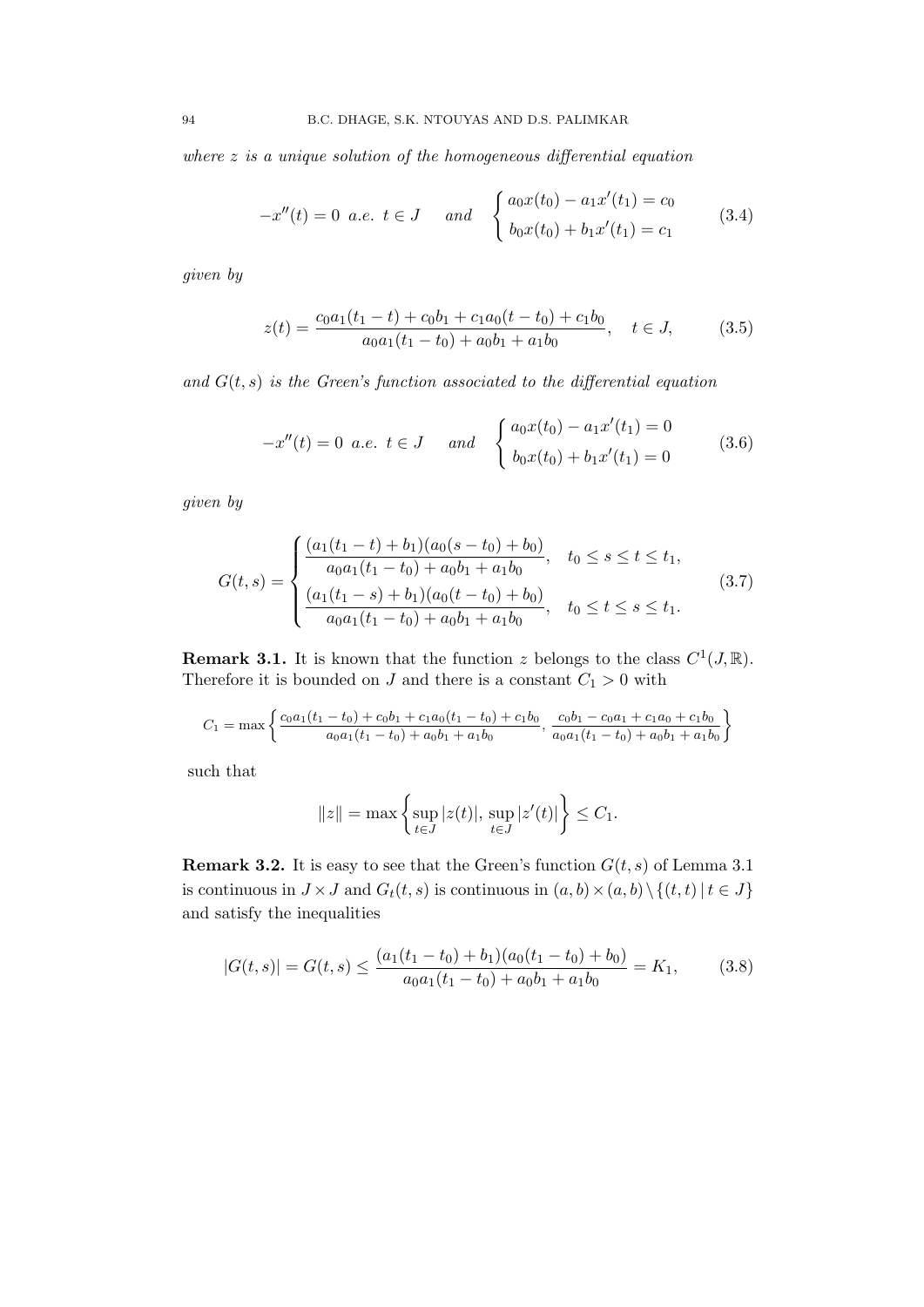and

$$
|G_t(t,s)| = \begin{cases} \frac{|-a_1|(a_0(s-t_0)+b_0)}{a_0a_1(t_1-t_0)+a_0b_1+a_1b_0}, & t_0 < s < t < t_1, \\ \frac{(a_1(t_1-s)+b_1)a_0}{a_0a_1(t_1-t_0)+a_0b_1+a_1b_0} & t_0 < t < s < t_1 \end{cases}
$$
  
= max 
$$
\begin{cases} \frac{a_1(a_0(t_1-t_0)+b_0)}{a_0a_1(t_1-t_0)+a_0b_1+a_1b_0}, & \frac{(a_1(t_1-t_0)+b_1)a_0}{a_0a_1(t_1-t_0)+a_0b_1+a_1b_0} \end{cases}
$$
  
=  $K_2$ . (3.9)

3.1. Convex Case. Consider first the case when  $F$  is a convex-valued multivalued map. We need the following definitions in the sequel.

**Definition 3.3.** A multi-valued map  $F: J \to \mathcal{P}_{cp, cv}(\mathbb{R})$  is said to be measurable if for every  $y \in \mathbb{R}$ , the function  $t \to d(y, F(t)) = \inf \{ ||y - x|| : x \in F(t) \}$ is measurable.

**Definition 3.4.** A multi-valued map  $F : J \times \mathbb{R} \times \mathbb{R} \rightarrow \mathcal{P}_f(\mathbb{R})$  is called Carathéodory if

- (i)  $t \mapsto F(t, x, y)$  is measurable for all  $x, y \in \mathbb{R}$ , and
- (ii)  $(x, y) \mapsto F(t, x, y)$  is upper semi-continuous for almost all  $t \in J$ .

Further a Carathéodory multi-valued function F on  $J \times \mathbb{R}$  is called  $L^1$ . Carathéodory if

(iii) for each real number  $k > 0$ , there exists a function  $h_k \in L^1(J, \mathbb{R})$  such that

$$
||F(t, x, y)||_{\mathcal{P}} = \sup\{|v| : v \in F(t, x, y)\} \le h_k(t), \quad a.e. \ t \in J
$$

for all  $x, y \in \mathbb{R}$  with  $|x| \leq k$ ,  $|y| \leq k$ .

Then we have the following lemmas due to Lasota and Opial [11].

**Lemma 3.2.** If  $dim(X) < \infty$  and  $F : J \times X \times X \rightarrow \mathcal{P}_{cp, cv}(X) L^1$ . *Carathéodory, then*  $S_F^1(x) \neq \emptyset$  *for each*  $x \in X$ .

**Lemma 3.3.** Let X be a Banach space, F an  $L^1$ -Carathéodory multi-valued map with  $S_F^1 \neq \emptyset$  and  $\mathcal{L}: L^1(J, X) \to C(J, X)$  be a linear continuous mapping. Then the operator

$$
\mathcal{L} \circ S_F^1 : C(J, X) \longrightarrow \mathcal{P}_{cp, cv}(C(J, X))
$$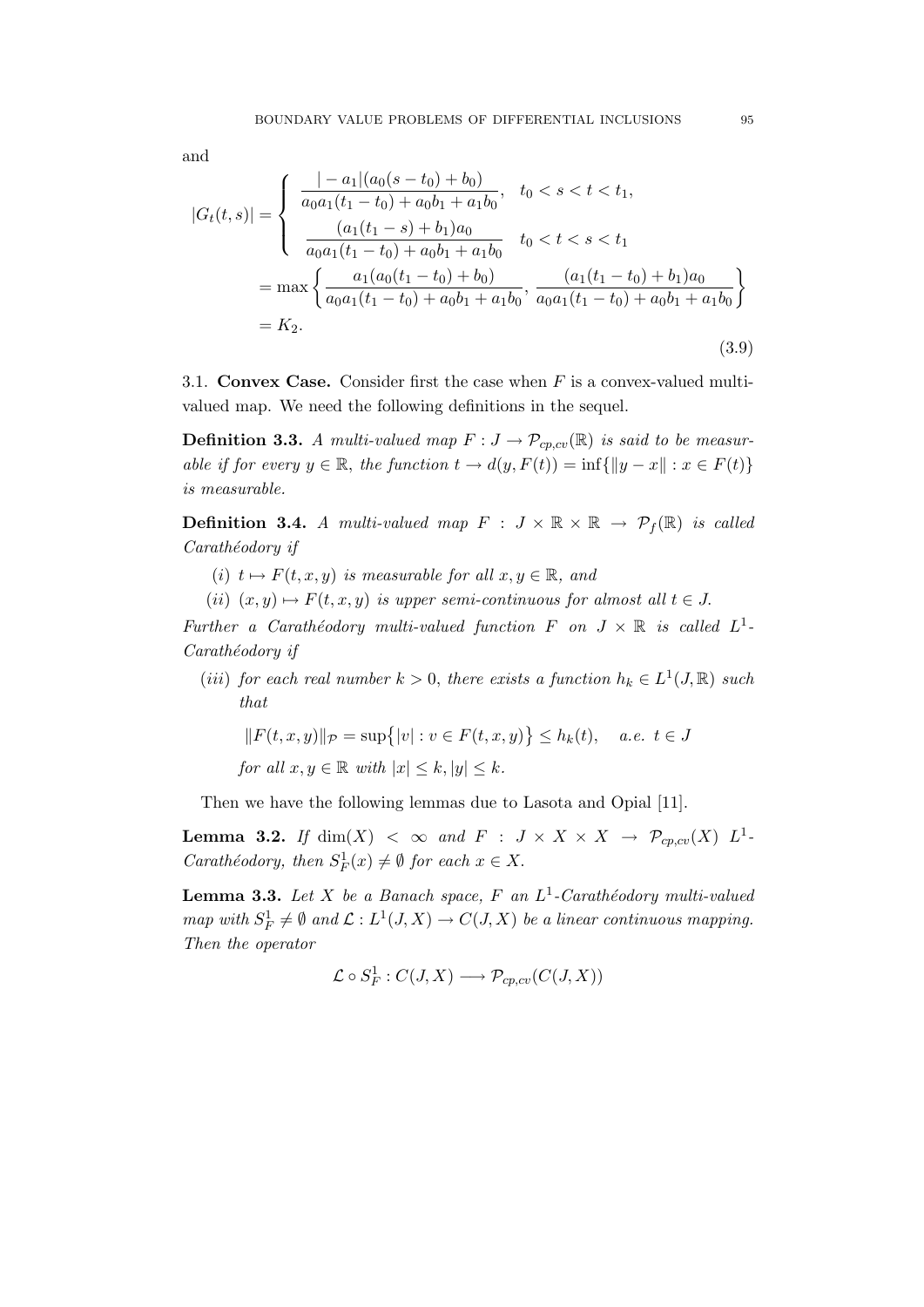is a closed graph operator in  $C(J, X) \times C(J, X)$ .

We list here the following assumptions:

- $(H_1)$  The multi  $F(t, x, y)$  has compact and convex values for each  $(t, x, y) \in$  $J \times \mathbb{R} \times \mathbb{R}$ .
- $(H_2)$  F is Carathéodory.
- (H<sub>3</sub>) There exists a function  $\phi \in L^1(J, \mathbb{R})$  with  $\phi(t) > 0$  for a.e.  $t \in J$  and there is a nondecreasing function  $\psi : \mathbb{R}^+ \to (0, \infty)$  such that

$$
||F(t, x, y)||_{\mathcal{P}} = \sup\{|u| : u \in F(t, x, y)\} \leq \phi(t)\psi(\max\{|x|, |y|\})
$$

for a.e.  $t \in J$  and for all  $x, y \in \mathbb{R}$ .

**Theorem 3.5.** Assume that  $(H_1)$ - $(H_3)$  hold. Suppose that there is a real number  $r > 0$  such that

$$
r > C_1 + \max\{K_1, K_2\} \|\phi\|_{L^1} \psi(r), \tag{3.10}
$$

where  $C_1, K_1$  and  $K_2$  are the constants defined in Remark 3.2. Then the BVP (1.1)- (1.2) has at least one solution u such that  $||u|| \leq r$ .

**Proof.** Let  $X = AC^1(J, \mathbb{R})$  and consider an open ball  $\mathcal{B}_r(0)$  centered at origin of radius r, where r satisfies the condition given in  $(3.10)$ . The problem of existence of a solution of BVP  $(1.1)-(1.2)$  reduces to finding the solution of the integral inclusion

$$
x(t) \in z(t) + \int_{t_0}^{t_1} G(t, s) F(s, x(s), x'(s)) ds, \ t \in J.
$$
 (3.11)

Define a multi-valued map  $T: \overline{\mathcal{B}_r(0)} \to \mathcal{P}_f(AC^1(J,\mathbb{R}))$  by

$$
Tx = \left\{ u \in AC^1(J, \mathbb{R}) : u(t) = z(t) + \int_{t_0}^{t_1} G(t, s)v(s)ds, \ v \in \overline{S_F^1}(x) \right\}.
$$
\n(3.12)

We shall show that the multi  $T$  satisfies all the conditions of Corollary 2.4. The proof will be given in several steps.

**Step I.** We prove that Tx is a convex subset of  $AC^1(J, \mathbb{R})$  for each  $x \in$  $AC^1(J, \mathbb{R})$ . Let  $u_1, u_2 \in Tx$ . Then there exist  $v_1$  and  $v_2$  in  $S_F^1(x)$  such that

$$
u_j(t) = z(t) + \int_{t_0}^{t_1} G(t,s)v_j(s) ds, \ \ j = 1,2.
$$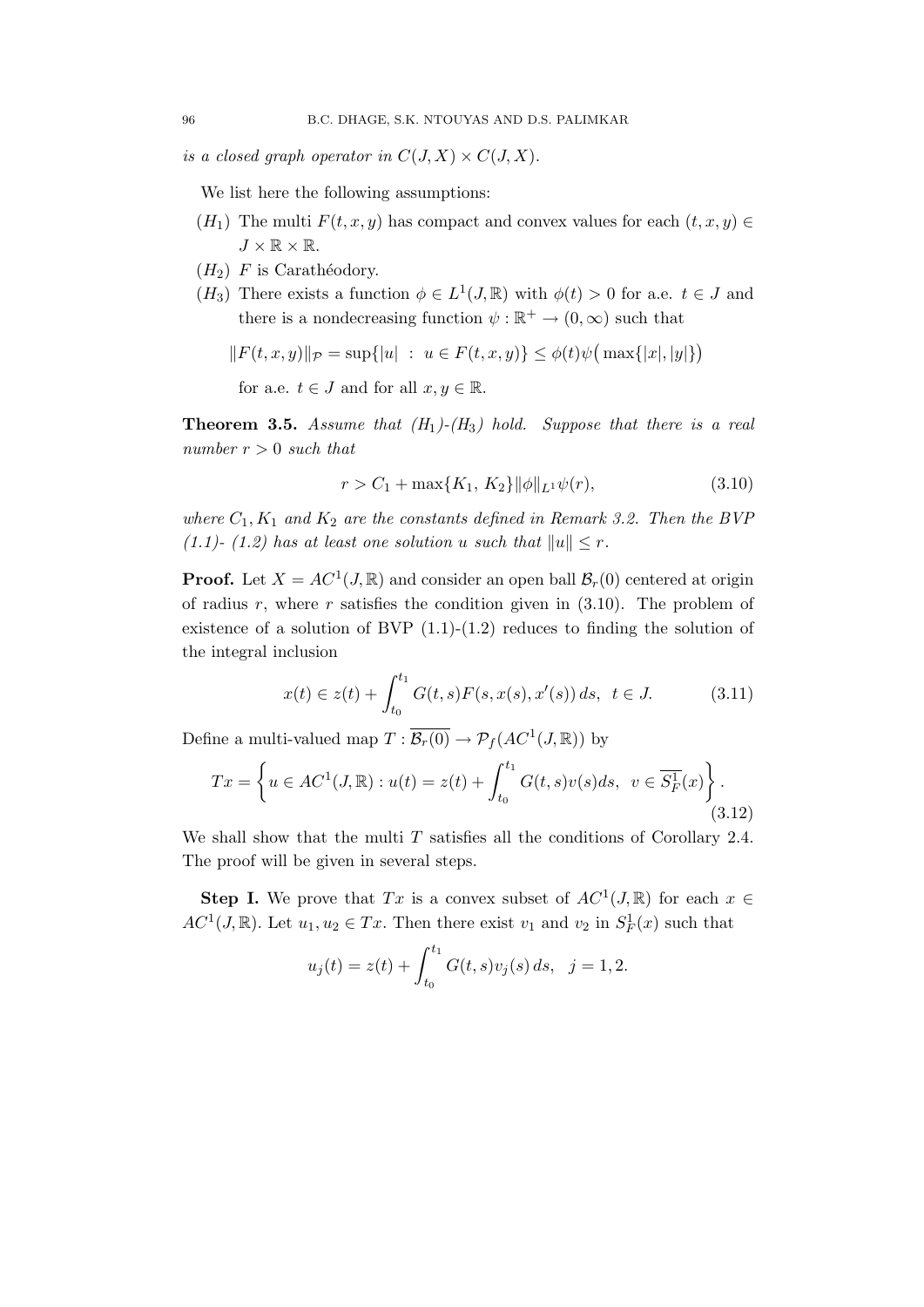Since  $F(t, x, y)$  has convex values for all  $x, y \in \mathbb{R}$ , one has for  $0 \le k \le 1$ 

$$
[kv_1 + (1 - k)v_2](t) \in S_F^1(x)(t), \ \forall t \in J.
$$

As a result we have

$$
[ku_1 + (1 - k)u_2](t) = z(t) + \int_{t_0}^{t_1} G(t, s)[kv_1(s) + (1 - k)v_2(s)] ds.
$$

Therefore  $[ku_1 + (1 - k)u_2] \in Tx$  and consequently T has convex values in  $AC^1(J, \mathbb{R})$ .

**Step II.** T maps bounded sets into bounded sets in  $AC^1(J, \mathbb{R})$ . To see this, let B be a bounded set in  $AC^1(J, \mathbb{R})$ . Then there exists a real number  $q > 0$ such that  $||x|| \leq q, \forall x \in B$ .

Now for each  $u \in Tx$ , there exists a  $v \in S_F^1(x)$  such that

$$
u(t) = z(t) + \int_{t_0}^{t_1} G(t, s)v(s)ds.
$$

Then for each  $t \in J$ ,

$$
|u(t)| \leq |z(t)| + \int_{t_0}^{t_1} |G(t,s)||v(s)| ds
$$
  
 
$$
\leq |z(t)| + \int_{t_0}^{t_1} |G(t,s)|\phi(s)\psi\big(\max\{|x(t)|, |x'(t)|\}\big) ds.
$$

Again,

$$
|u'(t)| \leq |z'(t)| + \int_{t_0}^{t_1} |G_t(t,s)||v(s)| ds
$$
  
\n
$$
\leq |z'(t)| + \int_{t_0}^{t_1} |G_t(t,s)|\phi(s)\psi\big(\max\{|x(t)|, |x'(t)|\}\big) ds.
$$

This further implies that

$$
||u|| = \max_{t \in J} \{ |x(t), |x'(t)| \}
$$
  
\n
$$
\leq \max_{t \in J} \max \{ |z(t)|, |z'(t)| \}
$$
  
\n
$$
+ \int_{t_0}^{t_1} \max_{t, s \in J} \{ |G(t, s)|, |G_t(t, s)| \} \phi(s) \psi \big( \max \{ |x(s)|, |x'(s)| \} \big) ds
$$
  
\n
$$
\leq C_1 + \max \{ K_1, K_2 \} ||\phi||_{L^1} \psi(q)
$$

for all  $u \in Tx \subset \bigcup T(B)$ . Hence  $\bigcup T(B)$  is bounded.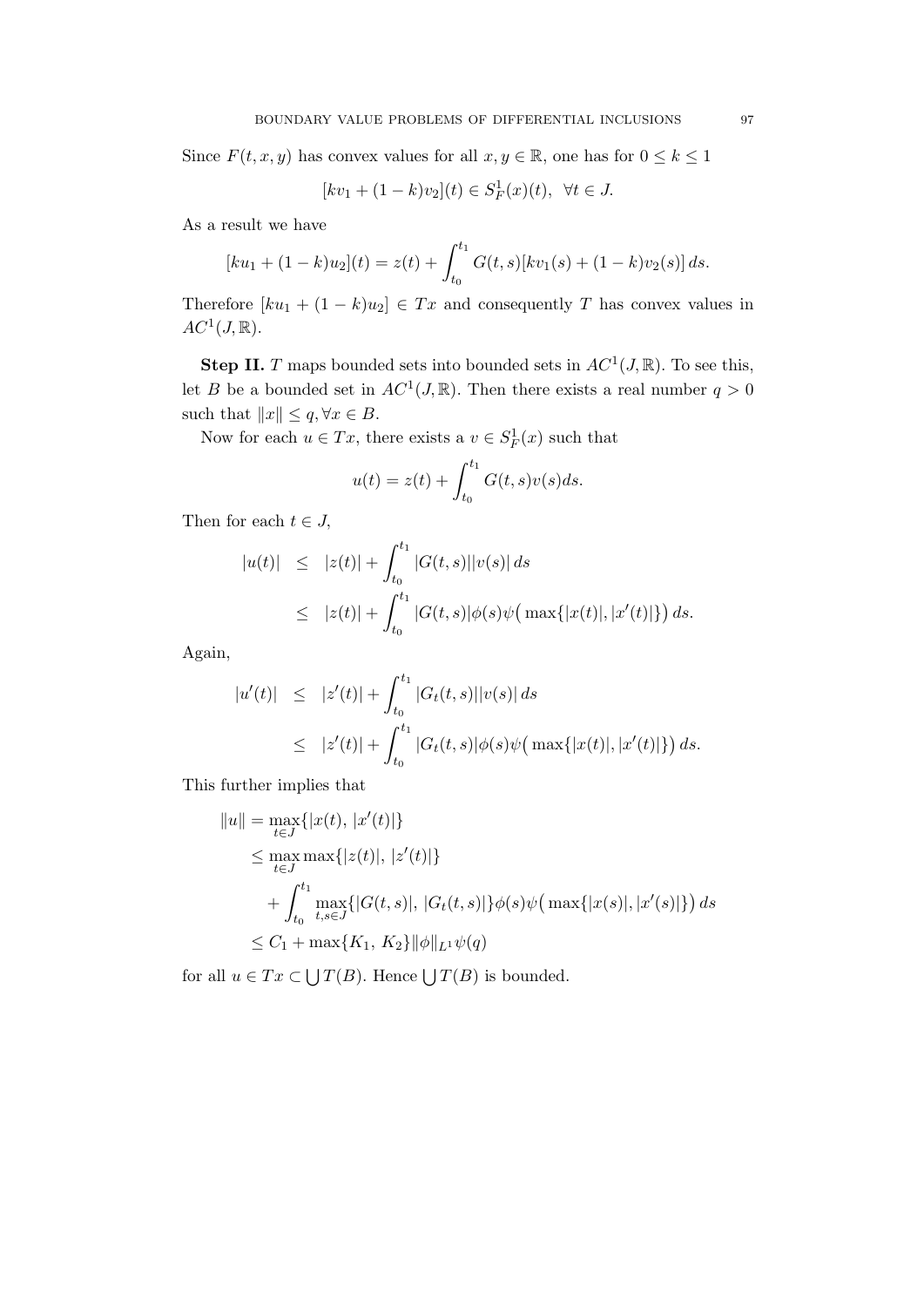**Step III.** Next we show that  $T$  maps bounded sets into equi-continuous sets. Let B be a bounded set as in step II, and  $u \in Tx$  for some  $x \in B$ . Then there exists  $v \in S_F^1(x)$  such that

$$
u(t) = z(t) + \int_{t_0}^{t_1} G(t, s)v(s) ds.
$$

Then for any  $t, \tau \in J$ , we have

$$
\begin{aligned}\n|u(t) & - u(\tau)| \\
&\leq |z(t) - z(\tau)| + \left| \int_{t_1}^{t_2} G(t, s)v(s) \, ds - \int_{t_0}^{t_2} G(\tau, s)v(s) \, ds \right| \\
&\leq |z(t) - z(\tau)| + \int_{t_0}^{t_1} |G(t, s) - G(\tau, s)| \, |v(s)| \, ds \\
&\leq |z(t) - z(\tau)| + \int_{t_0}^{t_1} |G(t, s) - G(\tau, s)| \, \phi(s)\psi\big(\max\{|x(s)|, |x'(s)|\}\big) \, ds \\
&\leq |z(t) - z(\tau)| + \int_{t_0}^{t_1} |G(t, s) - G(\tau, s)| \, \phi(s)\psi(q) \, ds.\n\end{aligned}
$$

Similarly we have

$$
|u'(t) - u'(\tau)| \le |z'(t) - z'(\tau)| + \int_{t_0}^{t_1} |G_t(t, s) - G_t(\tau, s)|.
$$

Therefore from the above two estimates, it follows that

$$
\max\{|u(t) - u(\tau)|, |u'(t) - u'(\tau)|\} \to 0, \text{ as } t \to \tau.
$$

As a result  $\bigcup T(B)$  is an equi-continuous set in  $AC^1(J, \mathbb{R})$ . Now an application of Arzelá-Ascoli theorem yields that the multi  $T$  is completely continuous operator on  $AC^1(J, \mathbb{R})$ .

**Step IV.** Next we prove that T has a closed graph. Let  $\{x_n\} \subset AC^1(J, \mathbb{R})$ be a sequence such that  $x_n \to x_*$  and let  $\{y_n\}$  be a sequence defined by  $y_n \in Tx_n$  for each  $n \in \mathbb{N}$  such that  $y_n \to y_*$ . We must show that  $y_* \in Tx_*$ . Since  $y_n \in Tx_n$ , there exists a  $v_n \in S_F^1(x_n)$  such that

$$
y_n(t) = z(t) + \int_{t_0}^{t_1} G(t, s) v_n(s) \, ds.
$$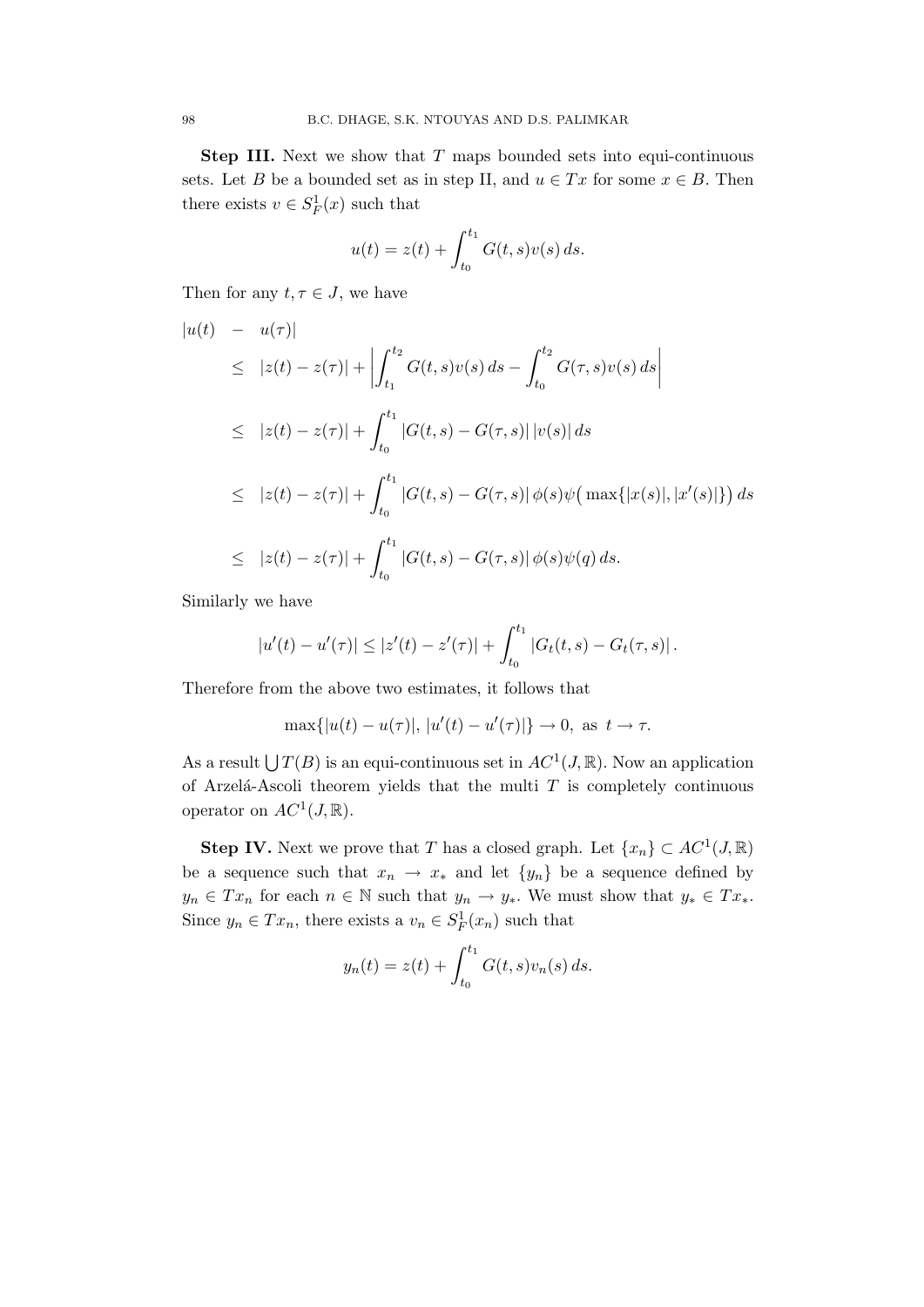Consider the linear and continuous operator  $\mathcal{L}: L^1(J, \mathbb{R}) \to AC^1(J, \mathbb{R})$  defined by

$$
\mathcal{L}v(t) = \int_{t_0}^{t_1} G(t,s)v(s) \, ds.
$$

Now

$$
\max_{t \in J} \{|y_n(t) - z(t) - (y_*(t) - z(t))|, |y'_n(t) - z'(t) - (y'_*(t) - z'(t))|\}
$$
  
\n
$$
\leq \max_{t \in J} \{|y_n(t) - y_*(t)|, |y'_n(t) - y'_*(t)|\}
$$
  
\n
$$
= ||y_n - y_*|| \to 0 \text{ as } n \to \infty.
$$

From Lemma 3.2 it follows that  $(K \circ S_F^1)$  is a closed graph operator and from the definition of  $\mathcal L$  one has

$$
y_n - z \in (\mathcal{L} \circ \overline{S_F^1}(x_n)).
$$

As  $x_n \to x_*$  and  $y_n \to y_*$ , there is a  $v_* \in S_F^1(x_*)$  such that

$$
y_*(t) = z(t) + \int_{t_0}^{t_1} G(t,s)v_*(s)ds.
$$

Hence the multi T is an upper semi-continuous operator on  $\overline{\mathcal{B}_r(0)}$ .

Thus, T is an upper semi-continuous and compact operator on  $\overline{\mathcal{B}_r(0)}$ . Now an application of Corollary 2.4 yields that either (i) the operator inclusion  $x \in Tx$  has a solution in  $\overline{\mathcal{B}_r(0)}$ , or (ii) there is an element  $u \in X$  with  $||u|| = r$ such that  $\lambda u \in Tu$  for some  $\lambda > 1$ . We show that the assertion (ii) is not possible. Assume the contrary. Then proceeding with the arguments as in Step II, we obtain

$$
r = ||u|| \le C_1 + \max\{K_1, K_2\} ||\phi||_{L^1} \psi(r),
$$

which is a contradiction to  $(3.10)$ . Hence BVP  $(1.1)$  - $(1.2)$  has a solution u on J such that  $||u|| \leq r$ .

3.2. Nonconvex Case. Now, we study the case when  $F$  is not necessarily convex valued. We give two results. The first, Theorem 3.6, based on Covitz and Nadler fixed point theorem, and the second, Theorem 3.7, based on the Leray-Schauder Alternative for single valued maps combined with a selection theorem due to Bressan and Colombo [4] for lower semicontinuous multivalued operators with decomposable values.

The following assumptions will be needed in the sequel.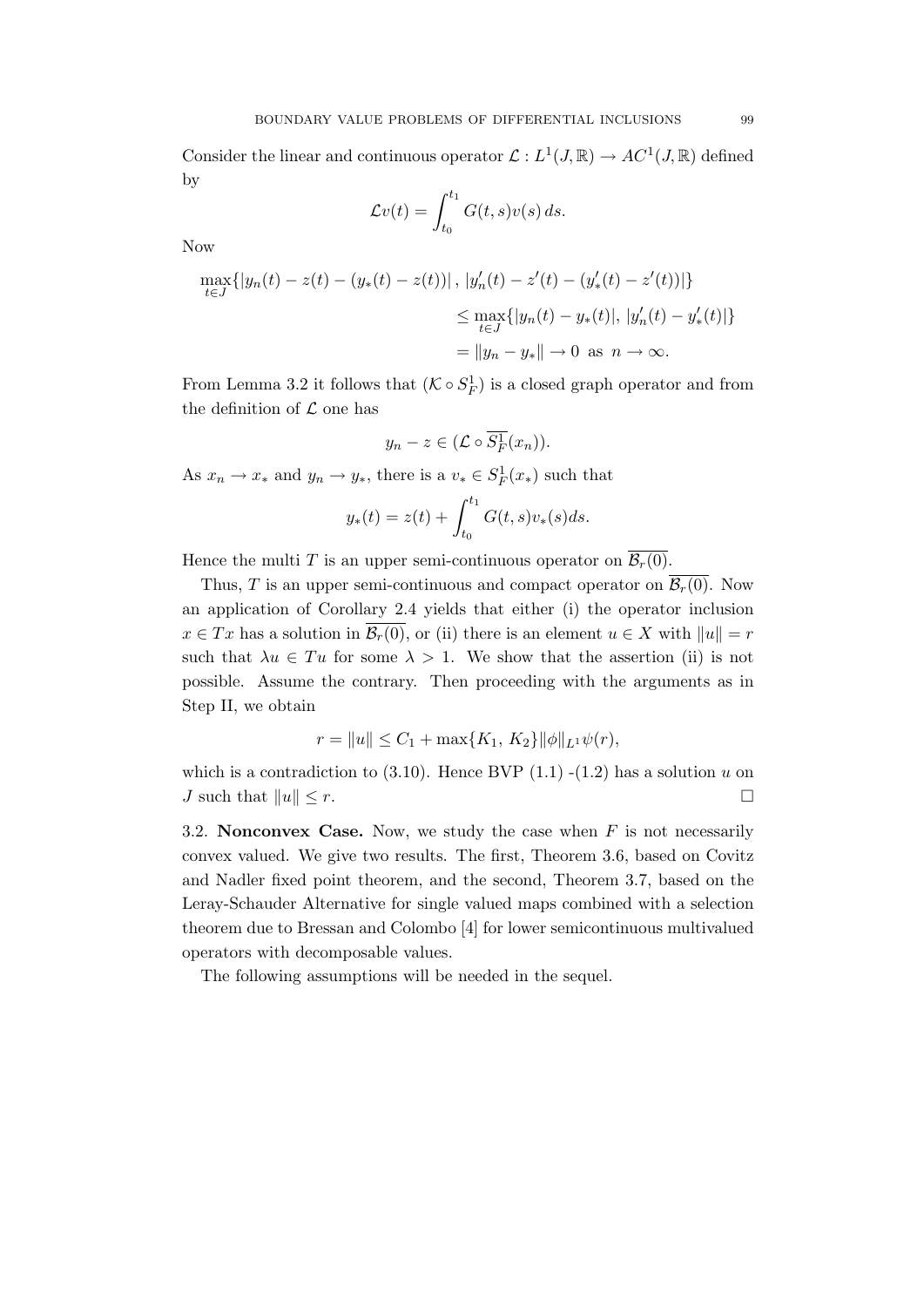- $(H_4)$  The multi-valued function  $t \mapsto F(t, x, y)$  is measurable and integrably bounded for all  $x, y \in \mathbb{R}$ .
- $(H_5)$  The multi-function  $F: J \times \mathbb{R} \times \mathbb{R} \to \mathcal{P}_{cl}(\mathbb{R})$  satisfies

$$
H(F(t, x_1, y_1), F(t, x_2, y_2)) \le \ell_1(t)|x_1 - y_1| + \ell_2(t)|x_2 - y_2| \text{ a.e. } t \in J
$$

for all  $x_1, x_2, y_1, y_2 \in \mathbb{R}$ , where  $\ell_1, \ell_2$  are integrable functions.

- $(H_6)$  The multi-function  $F: J \times \mathbb{R} \times \mathbb{R} \to \mathcal{P}_{cp}(\mathbb{R})$  satisfies:
	- (a)  $(t, x, y) \mapsto F(t, x, y)$  is  $(\mathcal{L} \otimes \mathcal{B} \otimes \mathcal{B})$ -measurable, and
	- (b)  $(x, y) \mapsto F(t, x, y)$  is lower semi-continuous for almost every  $t \in J$ .

**Lemma 3.4.** Let  $F: J \times \mathbb{R} \times \mathbb{R} \to \mathcal{P}_{co}(\mathbb{R})$  be an integrably bounded multi-valued function satisfying  $(H_6)$ . Then F is of lower semi-continuous type.

First, we prove an existence result for BVP  $(1.1)-(1.2)$  under a Lipschitz condition on multi-valued function F.

**Theorem 3.6.** Assume that the hypotheses  $(H_4)$  and  $(H_5)$  hold and suppose that

$$
(\|\ell_1\|_{L^1} + \|\ell_2\|_{L^1}) \max\{K_1, K_2\} < 1,
$$

where  $K_1$  and  $K_2$  are given in Remark 3.2. Then the BVP  $(1.1)-(1.2)$  has at least one solution on J.

**Proof.** First, we transform the BVP  $(1.1)-(1.2)$  into a fixed point inclusion problem in a suitable Banach space. Let  $X = C^1(J, \mathbb{R})$  be equipped with the norm given by  $(3.2)$ . Then X is a Banach space with this norm. Define a multivalued operator T on X by  $(3.12)$ . Then the BVP  $(1.1)-(1.2)$  is equivalent to the operator inclusion

$$
x(t) \in Tx(t), \ t \in J. \tag{3.13}
$$

We will show that the multi-valued operator  $T$  satisfies all the conditions of Theorem 2.2. Clearly the operator T is well defined since  $S_F^1(x) \neq \emptyset$  for each  $x \in X$ .

First we show that Tx is closed subset of X for each  $x \in X$ . This follows easily if we show the values of Nemytskii operator  $S_F^1$  has closed values in  $L^1(J,\mathbb{R})$ . Let  $\{w_n\}$  be a sequence in  $L^1(J,\mathbb{R})$  converging to a point w. Then  $w_n \to w$  in measure, and so, there exists a subsequence S of positive integers with  $w_n$  converging a.e. to w as  $n \to \infty$  through S. Now since (H<sub>4</sub>) holds, the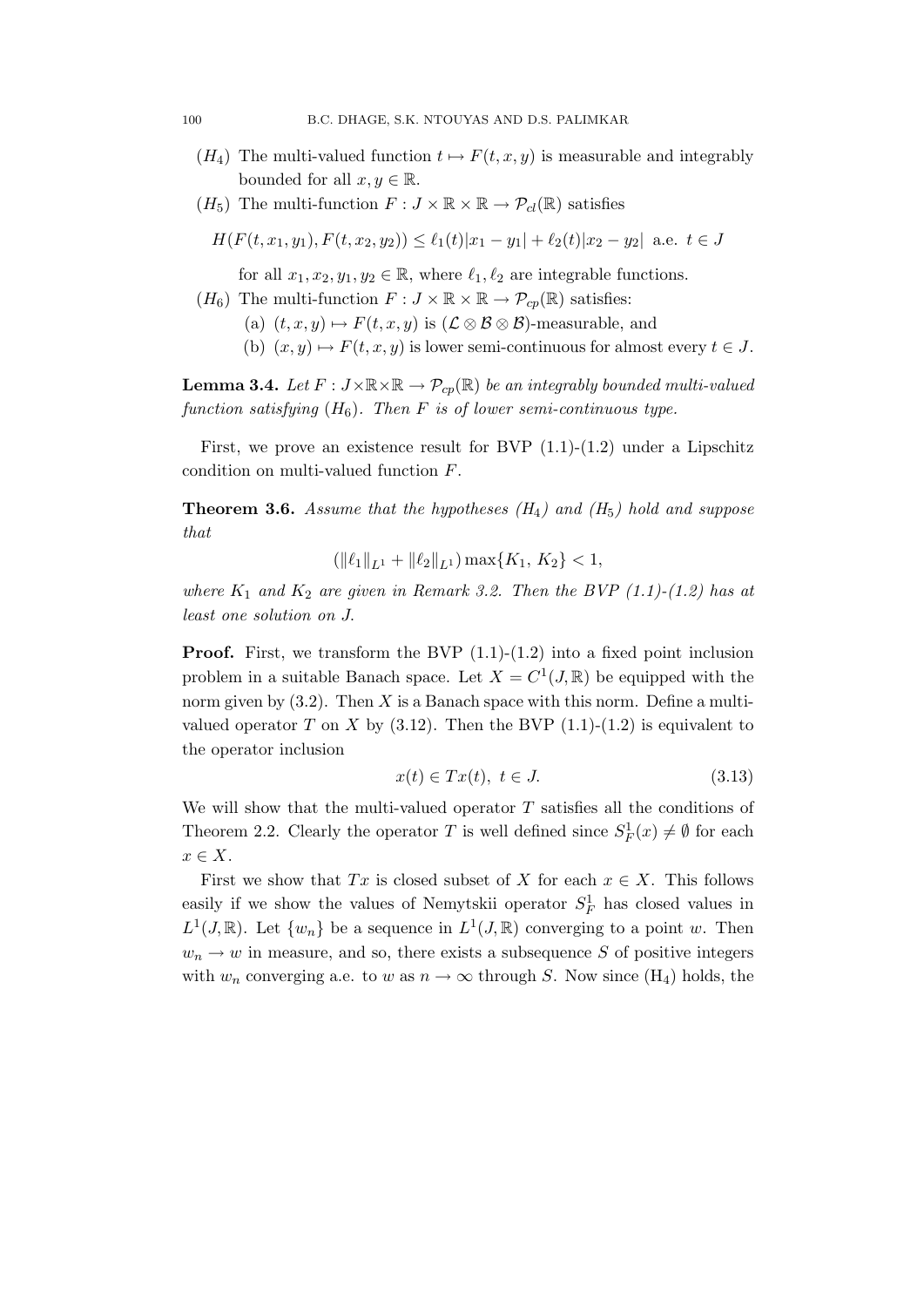values of  $S_F^1$  are closed in  $L^1(J, \mathbb{R})$ . Thus for each  $x \in X$ , we have that  $Tx$  is non-empty and closed subset of X.

Next we show that T is a multi-valued contraction on X. Let  $x, y \in X$  and let  $u_1 \in T(x)$ . Then  $u_1 \in X$  and  $u_1(t) = z(t) + \int^{t_1}$  $t_0$  $k(t, s)v_1(s) ds$  for some  $v_1 \in S_F^1(x)$ . From hypothesis (H<sub>5</sub>) it follows that

$$
H(F(t,x(t),x'(t)),F(t,y(t),y'(t))\leq \ell_1(t)|x(t)-y(t)|+\ell_2(t)|x'(t)-y'(t)|.
$$

Hence there is  $w \in F(t, y(t), y'(t))$  such that

$$
|v_1(t) - w| \le \ell_1(t)|x(t) - y(t)| + \ell_2(t)|x'(t) - y'(t)|.
$$

Thus the multi-valued operator U defined by  $U(t) = S_F^1(y)(t) \cap K(t)$   $t \in J$ , where  $K(t)$  is given by

$$
K(t) = \{w| |v_1(t) - w| \leq \ell_1(t)|x(t) - y(t)| + \ell_2(t)|x'(t) - y'(t)|\},\
$$

has nonempty values and is measurable. Let  $v_2$  be a measurable selection for  $U$  (which does exist by Kuratowski-Ryll-Nardzewski's selection theorem. See [1]). Then  $v_2 \in F(t, y(t), y'(t))$  and

$$
|v_1(t) - v_2(t)| \leq \ell_1(t)|x(t) - y(t)| + \ell_2(t)|x'(t) - y'(t)| \quad \text{for} \quad \text{a.e.} \quad t \in J.
$$
  
Define  $u_2(t) = z(t) + \int_{t_0}^{t_1} k(t, s)v_2(s) ds$ . It follows that  $u_2 \in Tx$  and  

$$
|u_1(t) - u_2(t)| \leq \left| \int_{t_0}^{t_1} k(t, s)v_1(s) ds - \int_{t_0}^{t_1} k(t, s)v_2(s) ds \right|
$$

$$
\leq \int_{t_0}^{t_1} |k(t, s)||v_1(s) - v_2(s)| ds
$$

$$
\leq \int_{t_0}^{t_1} k(t, s)[\ell_1(t)|x(t) - y(t)| + \ell_2(t)|x'(t) - y'(t)|] ds
$$

$$
\leq K_1 (\|\ell_1\|_{L^1} + \|\ell_2\|_{L^1}) \|x - y\|.
$$

Similarly we have

$$
|u'_1(t) - u'_2(t)| \le K_2(||\ell_1||_{L^1} + ||\ell_2||_{L^1})||x - y||.
$$

Therefore,

$$
||u_1 - u_2|| \le (||\ell_1||_{L^1} + ||\ell_2||_{L^1}) \max\{K_1, K_2\} ||x - y||.
$$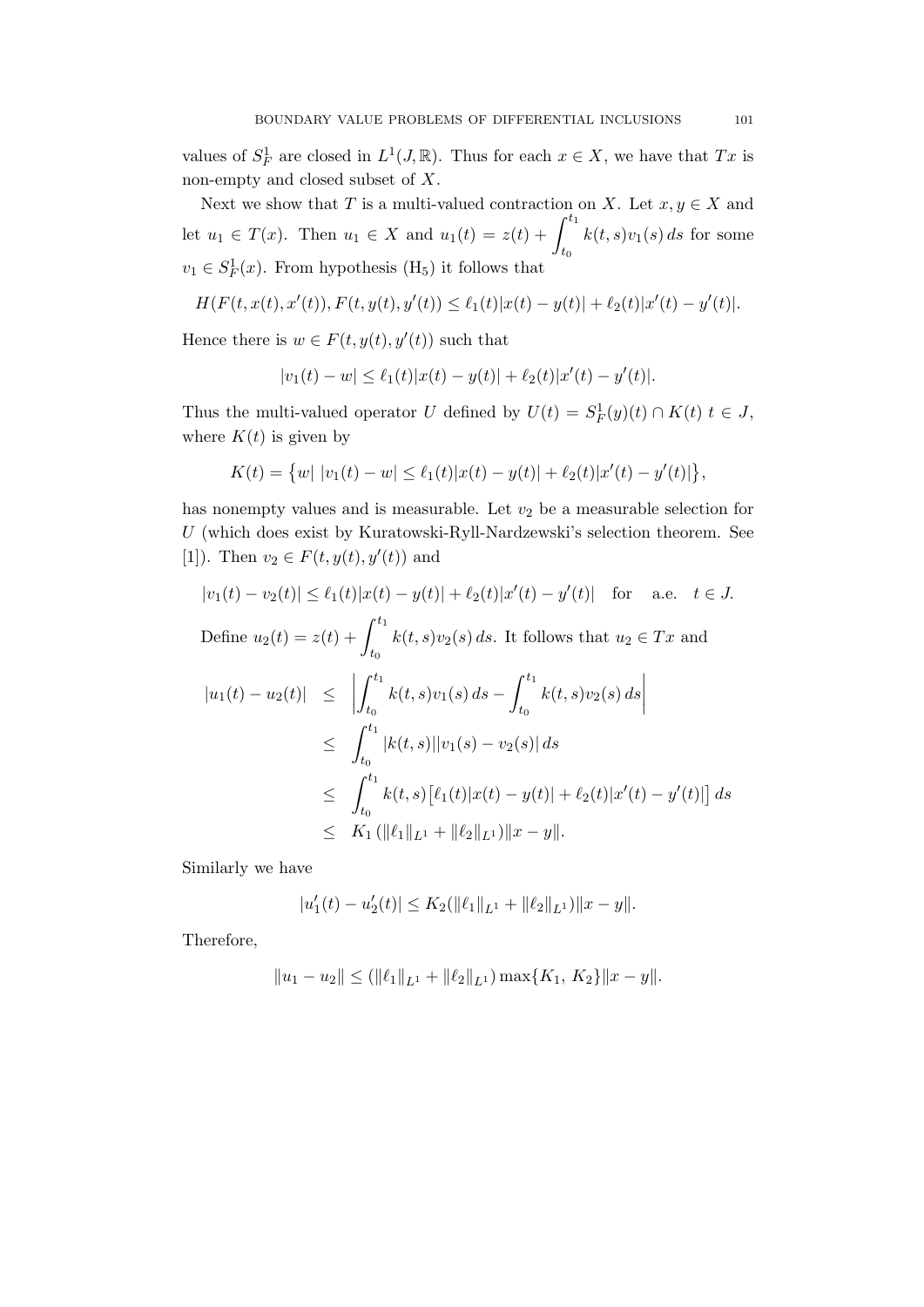From this, and the analogous inequality obtained by interchanging the roles of  $x$  and  $y$  we obtain

$$
H(T(x),T(y)) \le (\|\ell_1\|_{L^1} + \|\ell_2\|_{L^1}) \max\{K_1, K_2\} \|x - y\|,
$$

for all  $x, y \in X$ . This shows that T is a multi-valued contraction since  $(\|\ell_1\|_{L^1}+$  $\|\ell_2\|_{L^1}$  max $\{K_1, K_2\}$  < 1. Now an application of Theorem 2.2 yields that T has a fixed point which further implies that the BVP  $(1.1)-(1.2)$  has a solution on  $J$ .

Now, we prove our second existence result for BVP (1.1)-(1.2).

**Theorem 3.7.** Assume that the hypotheses  $(H_3)$ - $(H_6)$  hold and there exists a real number  $r > 0$  satisfying

$$
r > C_1 + \max\{K_1, K_2\} \|\phi\|_{L^1} \psi(r), \tag{3.14}
$$

where  $C_1, K_1$  and  $K_2$  are the constants defined in Remark 3.2. Then the BVP  $(1.1)-(1.2)$  has at least one solution on J.

**Proof.** First, we transform the BVP  $(1.1)-(1.2)$  into a fixed point problem in a suitable normed linear space. The problem of existence of a solution of BVP (1.1)- (1.2) reduces to finding a solution of the integral equation

$$
x(t) = z(t) + \int_{t_0}^{t_1} k(t, s) f(x(s)) ds, \ t \in J,
$$
\n(3.15)

where  $f(x(\cdot)) \in L^1$  with  $f(x(t)) \in F(t, x(t), x'(t))$  a.e.  $t \in J$  (this is a consequence of  $(H_3)$ ,  $(H_6)$  and Theorem 2.8). We study the integral equation (3.15) in the space  $AC^1(J, \mathbb{R})$ . Let  $X = AC^1(J, \mathbb{R})$  and define an open ball  $\mathcal{B}_r(0)$  in X centered at origin 0 of radius r, where the real number  $r > 0$  satisfies the inequality (3.12). Define the operator T on  $\overline{\mathcal{B}_{r}(0)}$  by

$$
Tx(t) = z(t) + \int_{t_0}^{t_1} k(t, s) f(x((s))) ds.
$$
 (3.16)

Then the integral equation (3.15) is equivalent to the operator equation

$$
x(t) = Tx(t), \ t \in J. \tag{3.17}
$$

We will show that the multi-valued operator  $T$  satisfies all the conditions of Corollary 2.5.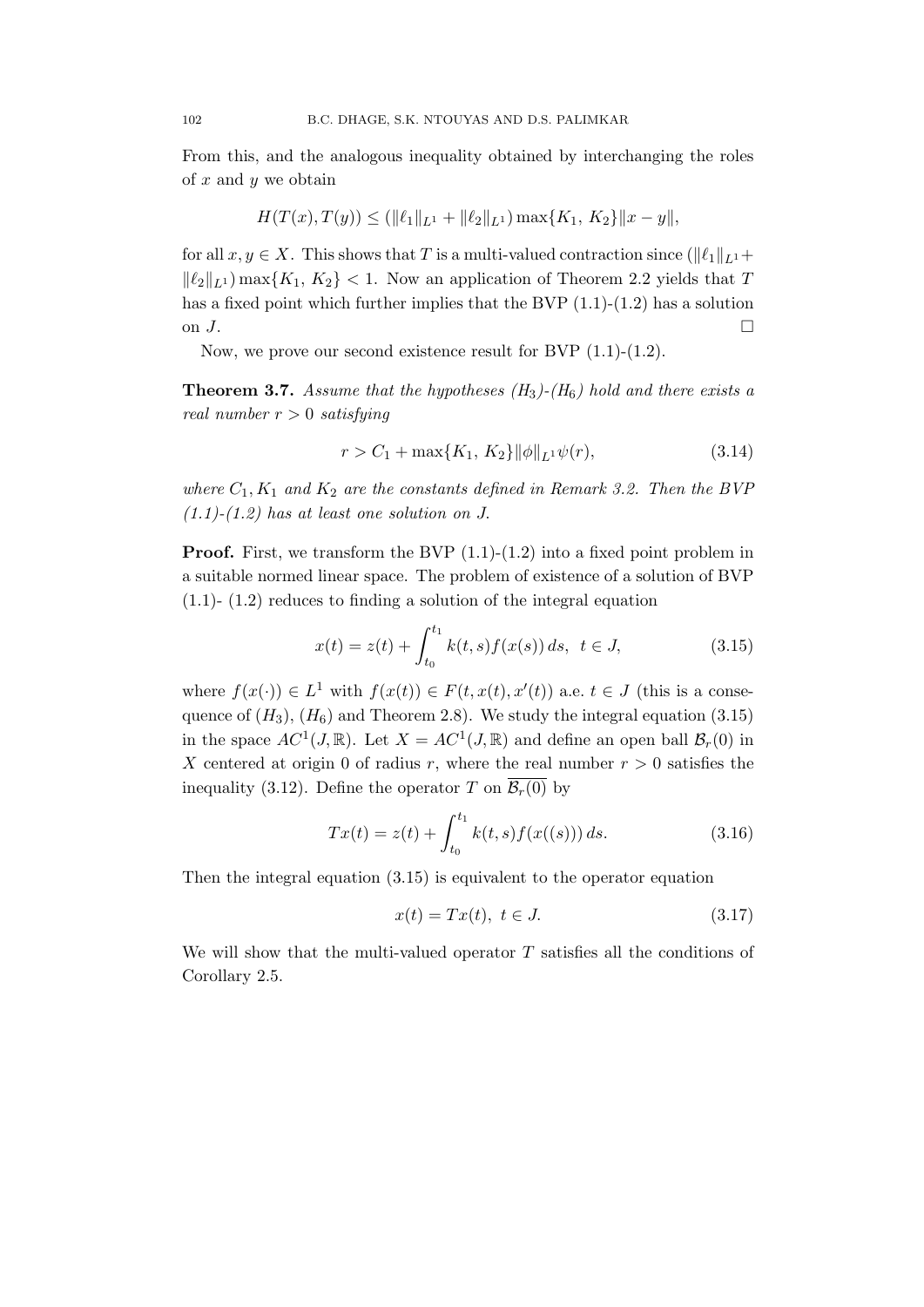First, we show that T is continuous on  $\overline{\mathcal{B}_r(0)}$ . Since  $(H_3)$  holds, we have

$$
|f(x(t))| \le \phi(t)\psi(\max\{|x(t), |x'(t)|\}) \text{ a.e. } t \in J
$$

for all  $x \in AC^1(J, \mathbb{R})$ . Let  $\{x_n\}$  be a sequence in  $\overline{\mathcal{B}_r(0)}$  converging to a point  $x \in \overline{\mathcal{B}_r(0)}$ . Then

$$
|f(x_n(t))| \le \phi(t)\psi(r)
$$
 a.e.  $t \in J$ .

Hence by the dominated convergence theorem and continuity of  $f$ , we obtain

$$
\lim_{n \to \infty} Tx_n(t) = z(t) + \int_{t_0}^{t_1} G(t, s) f(x_n((s))) ds
$$

$$
= z(t) + \int_{t_0}^{t_1} G(t, s) f(x((s))) ds
$$

$$
= Tx(t)
$$

and

$$
\lim_{n \to \infty} (Tx_n)'(t) = z'(t) + \int_{t_0}^{t_1} G_t(t, s) f(x_n((s))) ds
$$
  
=  $z'(t) + \int_{t_0}^{t_1} G_t(t, s) f(x((s))) ds$   
=  $(Tx)'(t)$ 

for all  $t \in J$ . As a result, T is continuous on  $\overline{\mathcal{B}_r(0)}$ . Next following the arguments as in the proof of Theorem 3.5 with appropriate modifications, it is shown that T is a compact operator on  $\overline{\mathcal{B}_r(0)}$ . Now an application of Corollary 2.5 yields that either (i) the operator equation  $x = Tx$  has a solution in  $\overline{\mathcal{B}_r(0)}$ , or (ii) there is an element  $u \in X$  such that  $||u|| = r$  and  $u = \lambda Tu$  for some  $\lambda \in (0, 1)$ . If the assertion (ii) holds, then we obtain a contradiction to (3.12). Hence assertion (i) holds and the BVP (1.1)-(1.2) has a solution  $u \in AC^1(J, \mathbb{R})$ such that  $||u|| \leq r$ . This completes the proof.

#### **REFERENCES**

- [1] J.-P. Aubin and A. Cellina, Differential Inclusions, Springer Verlag, 1984.
- [2] S. Bernfeld and V. Lakshmikantham, An Introduction to Boundary Value Problems, Academic Press, New York, 1974.
- [3] M. Benchohra and S.K. Ntouyas, On second order differential inclusions with periodic boundary conditions, Acta Math. Univ. Comeniana, LXIX (2000), 173-181.